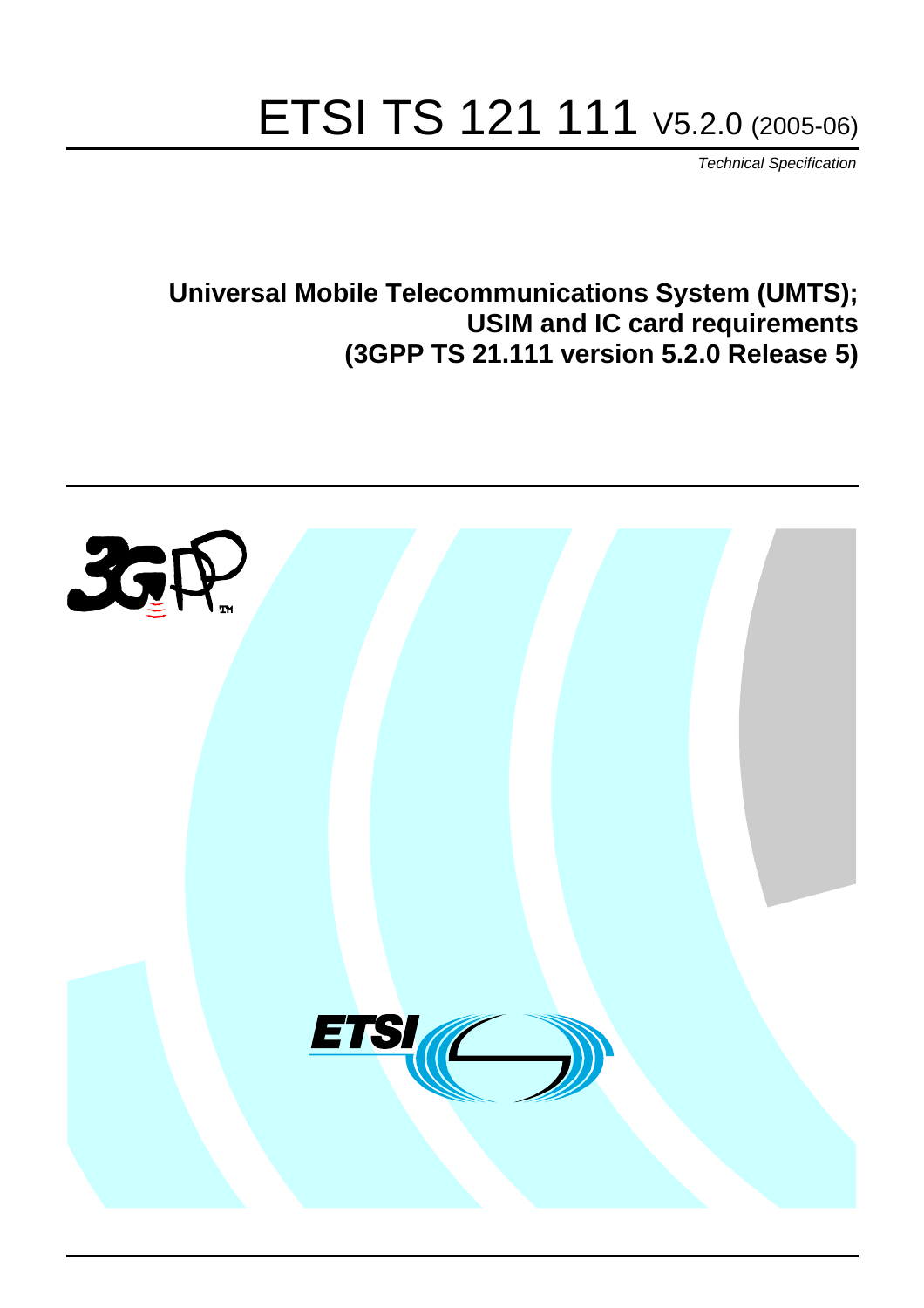Reference RTS/TSGC-0621111v520

> Keywords UMTS

#### **ETSI**

#### 650 Route des Lucioles F-06921 Sophia Antipolis Cedex - FRANCE

Tel.: +33 4 92 94 42 00 Fax: +33 4 93 65 47 16

Siret N° 348 623 562 00017 - NAF 742 C Association à but non lucratif enregistrée à la Sous-Préfecture de Grasse (06) N° 7803/88

#### **Important notice**

Individual copies of the present document can be downloaded from: [http://www.etsi.org](http://www.etsi.org/)

The present document may be made available in more than one electronic version or in print. In any case of existing or perceived difference in contents between such versions, the reference version is the Portable Document Format (PDF). In case of dispute, the reference shall be the printing on ETSI printers of the PDF version kept on a specific network drive within ETSI Secretariat.

Users of the present document should be aware that the document may be subject to revision or change of status. Information on the current status of this and other ETSI documents is available at <http://portal.etsi.org/tb/status/status.asp>

If you find errors in the present document, please send your comment to one of the following services: [http://portal.etsi.org/chaircor/ETSI\\_support.asp](http://portal.etsi.org/chaircor/ETSI_support.asp)

#### **Copyright Notification**

No part may be reproduced except as authorized by written permission. The copyright and the foregoing restriction extend to reproduction in all media.

> © European Telecommunications Standards Institute 2005. All rights reserved.

**DECT**TM, **PLUGTESTS**TM and **UMTS**TM are Trade Marks of ETSI registered for the benefit of its Members. **TIPHON**TM and the **TIPHON logo** are Trade Marks currently being registered by ETSI for the benefit of its Members. **3GPP**TM is a Trade Mark of ETSI registered for the benefit of its Members and of the 3GPP Organizational Partners.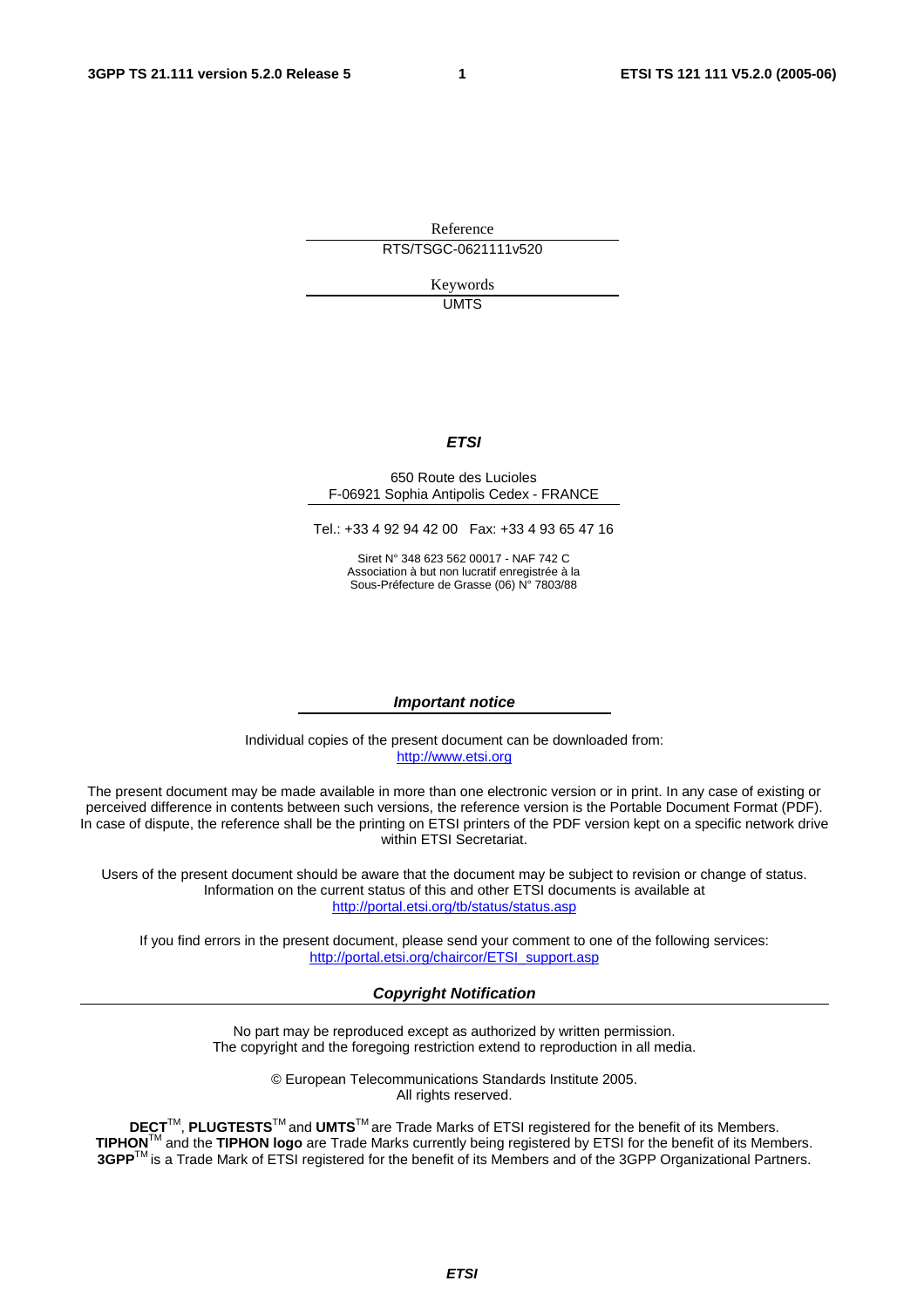### Intellectual Property Rights

IPRs essential or potentially essential to the present document may have been declared to ETSI. The information pertaining to these essential IPRs, if any, is publicly available for **ETSI members and non-members**, and can be found in ETSI SR 000 314: *"Intellectual Property Rights (IPRs); Essential, or potentially Essential, IPRs notified to ETSI in respect of ETSI standards"*, which is available from the ETSI Secretariat. Latest updates are available on the ETSI Web server ([http://webapp.etsi.org/IPR/home.asp\)](http://webapp.etsi.org/IPR/home.asp).

Pursuant to the ETSI IPR Policy, no investigation, including IPR searches, has been carried out by ETSI. No guarantee can be given as to the existence of other IPRs not referenced in ETSI SR 000 314 (or the updates on the ETSI Web server) which are, or may be, or may become, essential to the present document.

### Foreword

This Technical Specification (TS) has been produced by ETSI 3rd Generation Partnership Project (3GPP).

The present document may refer to technical specifications or reports using their 3GPP identities, UMTS identities or GSM identities. These should be interpreted as being references to the corresponding ETSI deliverables.

The cross reference between GSM, UMTS, 3GPP and ETSI identities can be found under <http://webapp.etsi.org/key/queryform.asp>.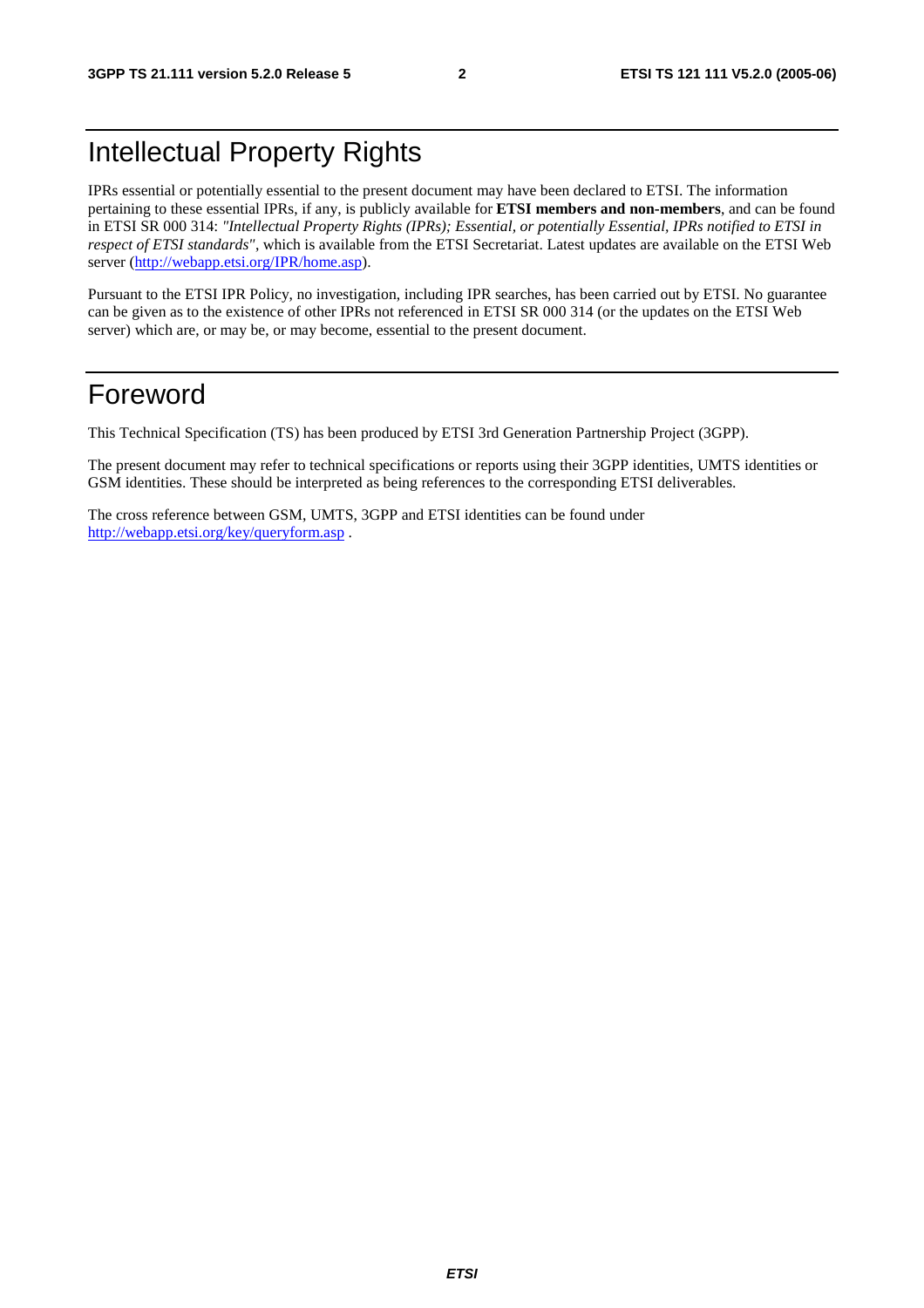$\mathbf{3}$ 

# Contents

| 1                |  |  |  |
|------------------|--|--|--|
| 2                |  |  |  |
| 2.1              |  |  |  |
| 2.2              |  |  |  |
| 3                |  |  |  |
| 3.1              |  |  |  |
| 3.2              |  |  |  |
| 3.3              |  |  |  |
| 4                |  |  |  |
| 5                |  |  |  |
| 5.1<br>5.2       |  |  |  |
| 5.3              |  |  |  |
| 5.4              |  |  |  |
| 5.5              |  |  |  |
| 5.6              |  |  |  |
| 5.7              |  |  |  |
| 6                |  |  |  |
| 6.1<br>6.2       |  |  |  |
|                  |  |  |  |
| 7                |  |  |  |
| 7.1<br>7.2       |  |  |  |
| 7.3              |  |  |  |
| 7.4              |  |  |  |
| 7.5              |  |  |  |
| 8                |  |  |  |
| 8.1              |  |  |  |
| 8.2              |  |  |  |
| 9                |  |  |  |
| 9.1              |  |  |  |
| 10               |  |  |  |
| 10.1             |  |  |  |
| 10.2<br>10.2.1   |  |  |  |
| 10.2.2           |  |  |  |
| 10.2.3           |  |  |  |
| 10.2.4           |  |  |  |
| 10.2.5           |  |  |  |
| 10.2.6<br>10.2.7 |  |  |  |
| 10.3             |  |  |  |
| 11               |  |  |  |
| 11.1             |  |  |  |
| 11.2             |  |  |  |
|                  |  |  |  |
|                  |  |  |  |
|                  |  |  |  |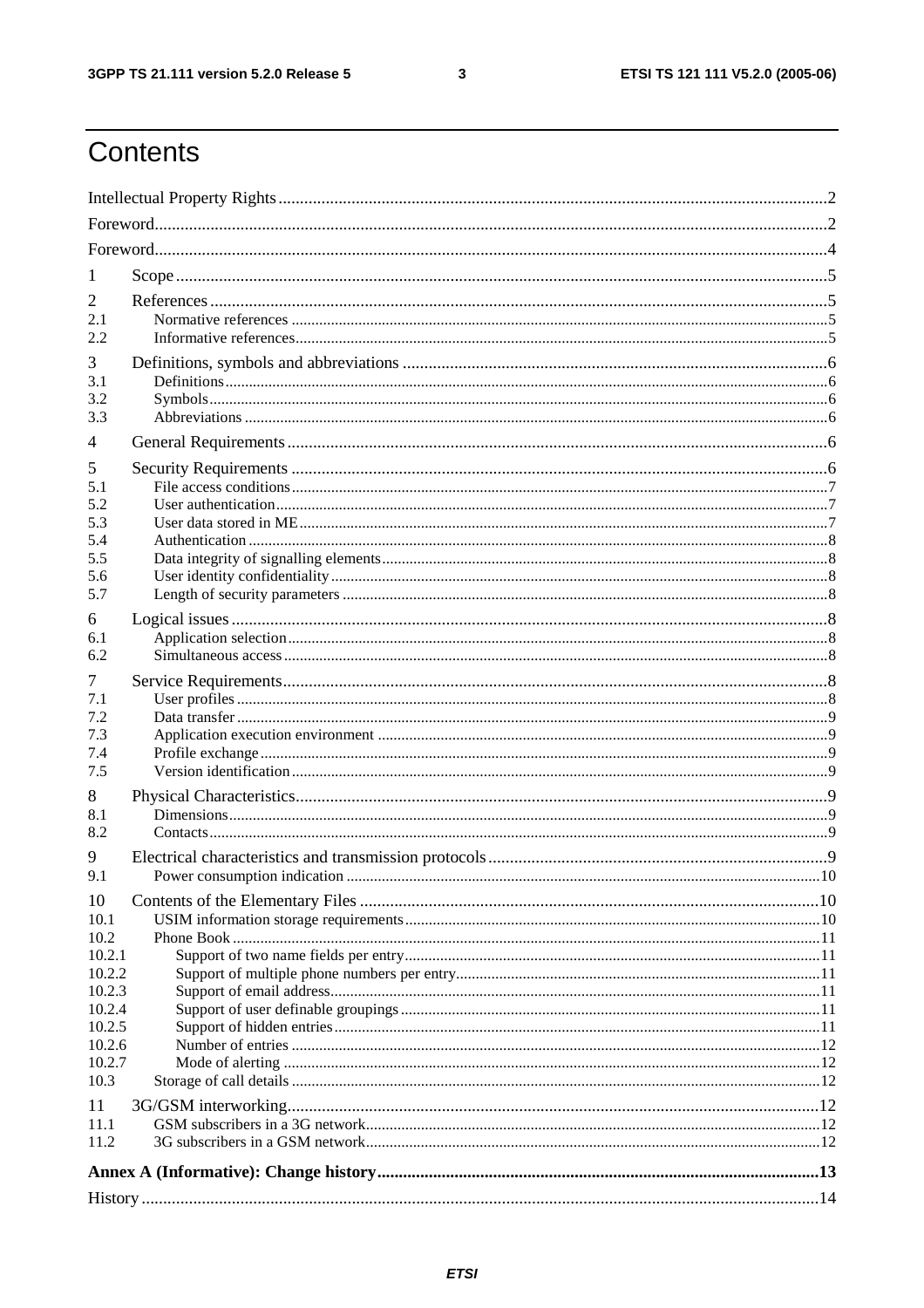### Foreword

This Technical Specification has been produced by the 3GPP.

The contents of the present document are subject to continuing work within the TSG and may change following formal TSG approval. Should the TSG modify the contents of this TS, it will be re-released by the TSG with an identifying change of release date and an increase in version number as follows:

Version x.y.z

where:

- x the first digit:
	- 1 presented to TSG for information;
	- 2 presented to TSG for approval;
	- $\geq$ 3 Indicates TSG approved document under change control.
- y the second digit is incremented for all changes of substance, i.e. technical enhancements, corrections, updates, etc.
- z the third digit is incremented when editorial only changes have been incorporated in the document.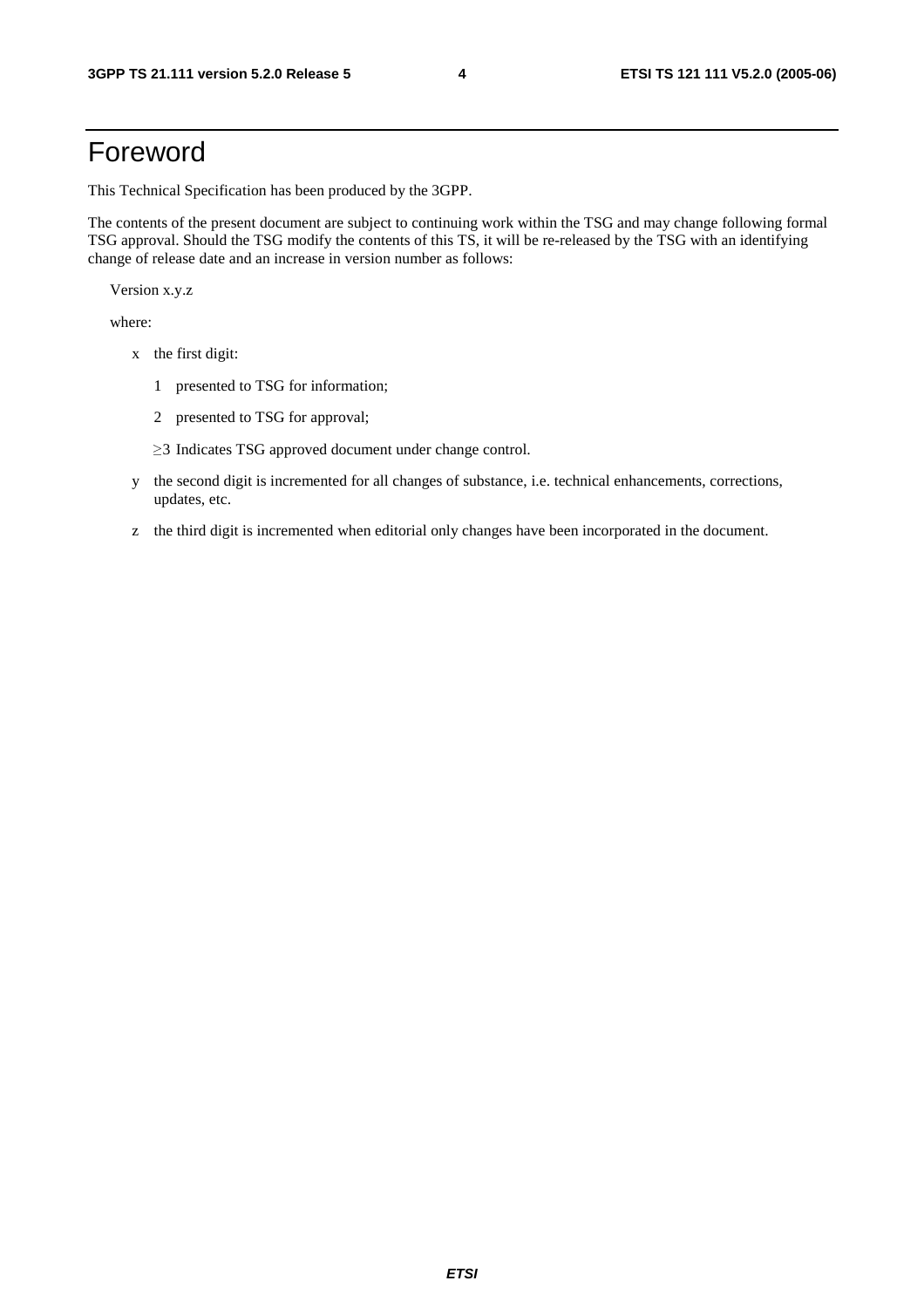#### 1 Scope

This document defines the requirements of the USIM (Universal Subscriber Identity Module) and the IC card for 3G (UICC). These are derived from the service and security requirements defined in 3G TS 22.100 [1] and 3G TS 22.101 [2]. The USIM is a 3G application on an IC card. It inter-operates with a 3G terminal and provides access to 3G services. This document is intended to serve as a basis for the detailed specification of the USIM and the UICC, and the interface to the 3G terminal.

### 2 References

#### 2.1 Normative references

The following documents contain provisions which, through reference in this text, constitute provisions of the present document.

- References are either specific (identified by date of publication, edition number, version number, etc.) or non-specific.
- For a specific reference, subsequent revisions do not apply.
- For a non-specific reference, the latest version applies.
- [1] 3GPP TS 22.100: "UMTS phase 1 Release 99".
- [2] 3GPP TS 22.101: "Service principles".
- [3] 3GPP TS 31.101: "UICC-Terminal Interface; Physical and Logical Characteristics".
- [4] 3GPP TS 31.102: "Characteristics of the USIM application"
- [5] 3GPP TS 31.110: "Numbering system for telecommunication IC card applications".
- [6] 3GPP TS 31.111: "USIM Application Toolkit (USAT)".
- [7] 3GPP TS 33.102: "3G Security: Security Architecture".
- [8] 3GPP TS 11.11: "Specification of the Subscriber Identity Module Mobile Equipment (SIM ME) interface".
- [9] 3GPP TS 11.12: "Specification of the 3 Volt Subscriber Identity Module Mobile Equipment (SIM - ME) interface".
- [10] 3GPP TS 11.18: "Specification of the 1.8 Volt Subscriber Identity Module Mobile Equipment (SIM - ME) interface".
- [11] ISO/IEC 7816-3 (1997): "Identification cards Integrated circuit(s) cards with contacts, Part 3: Electronic signals and transmission protocols".
- [12] ISO/IEC 7816-4 : "Identification cards Integrated circuit cards, Part 4: Organization, security and commands for interchange".

#### 2.2 Informative references

- [20] 3GPP TS 02.48: " Security Mechanisms for the SIM application toolkit; Stage 1".
- [21] 3GPP TS 03.48: "Security Mechanisms for the SIM application toolkit; Stage 2".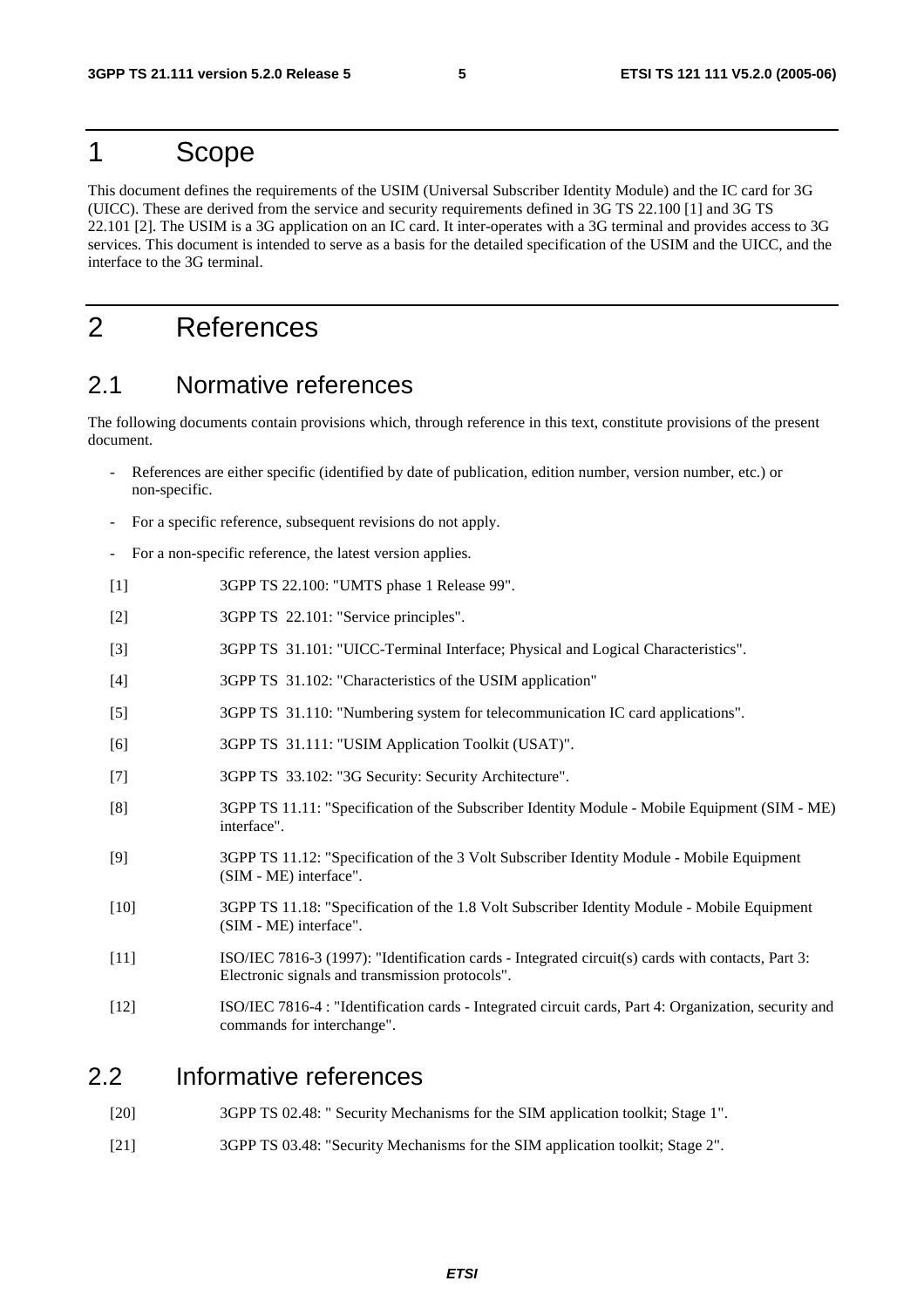### 3 Definitions, symbols and abbreviations

#### 3.1 Definitions

For the purposes of the present document, the following definitions apply:

| UICC | A removable IC card containing a USIM. |
|------|----------------------------------------|
|------|----------------------------------------|

USIM A 3G application on an IC card.

#### 3.2 Symbols

Vpp Programming voltage

#### 3.3 Abbreviations

For the purposes of the present document, the following abbreviations apply:

| <b>ADN</b>  | <b>Abbreviated Dialling Number</b>              |
|-------------|-------------------------------------------------|
| <b>ATR</b>  | Answer To Reset                                 |
| DF          | Dedicated File                                  |
| EF          | Elementary File                                 |
| <b>FFS</b>  | For Further Study                               |
| <b>ICC</b>  | <b>Integrated Circuit Card</b>                  |
| IK          | Integrity Key                                   |
| <b>IMSI</b> | <b>International Mobile Subscriber Identity</b> |
| ME          | Mobile Equipment                                |
| MF          | Master File                                     |
| <b>PIN</b>  | Personal Identification Number                  |
| <b>PPS</b>  | Protocol and Parameter Selection                |
| <b>SIM</b>  | <b>Subscriber Identity Module</b>               |
| UІА         | 3G Integrity Algorithm                          |
| USIM        | Universal Subscriber Identity Module            |
|             |                                                 |

## 4 General Requirements

The UICC shall be a removable module containing a USIM. The USIM shall contain an identity which unambiguously identifies a subscriber.

For access to 3G services, a UICC containing a valid USIM shall be present at all times, other than for emergency calls.

The specifications shall support the security requirements as defined in 33.102 [7].

The USIM shall provide storage for subscription and subscriber related information.

The UICC/USIM may also contain applications which use the features defined in the USIM Application Toolkit specification 3G TS 31.111 [6].

### 5 Security Requirements

The USIM shall be used to provide security features. If the UICC is removed from the 3G terminal, the service shall be terminated immediately. The functions of the USIM include authenticating itself to the network and vice versa, authenticating the user and providing additional security functions as defined in 3G TS 33.102 [7].

The USIM shall be unambiguously identified, also in the case of pre-paid subscriptions.

Means shall be provided to prevent fraudulent use of stolen IC Cards.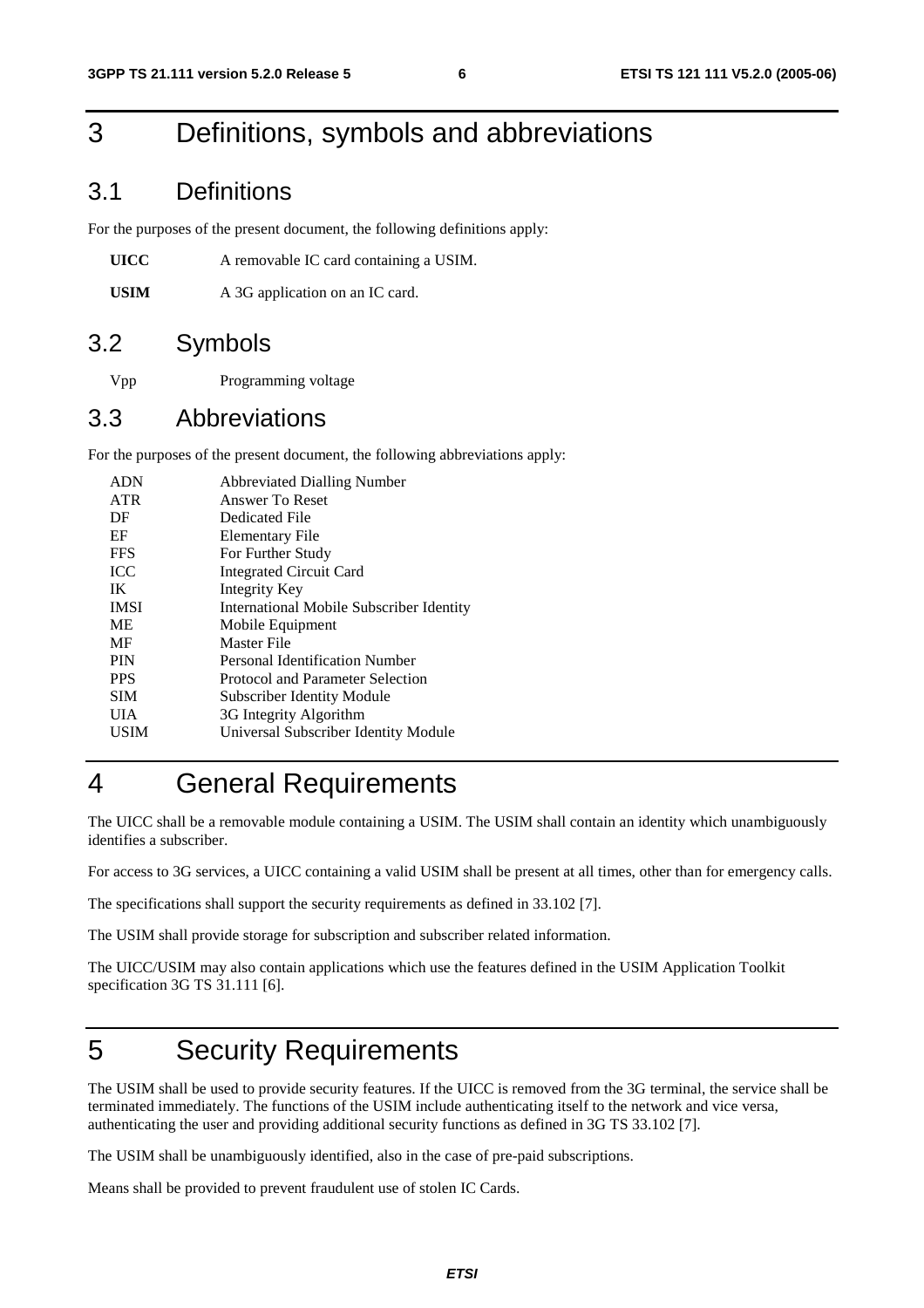It shall not be possible to access data intended for USIM internal use, e.g. authentication keys.

Further details of the following requirements are given in 33.102 [7].

#### 5.1 File access conditions

Actions, such as READ, UPDATE on UICC data shall be controlled by access conditions. These shall be satisfied prior to the action being performed.

Since a UICC may contain multiple (3G and non-3G) applications, a flexible method of controlling file access shall be provided.

#### 5.2 User authentication

The USIM shall support means to authenticate the user, to provide, for example, protection against the use of stolen cards. For the USIM, authentication shall be performed by the verification of a numeric PIN of four (4) to eight (8) decimal digits.

A function to disable user authentication may exist which may be inhibited by the application provider, in which case the user shall always use the PIN. Otherwise, the user may decide whether or not to make use of the user authentication function. If disabled, the user authentication function remains disabled until the user specifically re-enables it.

Following correct PIN presentation, the ME may perform functions and actions on USIM data, which are protected by the relevant access condition.

If an incorrect PIN is entered, an indication shall be given to the user. After three (3) consecutive incorrect entries the relevant PIN is blocked, i.e. functions and actions on data protected by the access condition shall no longer be possible, even if between attempts the UICC has been removed, the USIM has been deselected or the ME has been switched off. Once a PIN is blocked, further PIN verifications shall be denied.

The USIM shall support a mechanism for unblocking a blocked PIN. Unblocking of a PIN is performed by using the relevant PIN Unblocking Key.

PINs, but not Unblock PINS, shall be changeable by the user following correct entry of either the current PIN or Unblock PIN.

The Unblock PIN shall consist of eight (8) decimal digits and shall not be changeable by the user. If an incorrect Unblock PIN is presented, an indication shall be given to the user. After ten (10) consecutive incorrect entries, the Unblock PIN shall be blocked, even if between attempts the UICC has been removed, the USIM has been deselected or the ME has been switched off. Unblocking of a blocked PIN shall not be possible.

It shall not be possible to read PINs or Unblock PINs.

#### 5.3 User data stored in ME

Subject to the exception below, all user related information transferred into the ME during network operations shall be deleted from the ME after removal of the UICC, deselection of the USIM, deactivation of the ME, or following an electrical reset of the UICC. [This includes any data that was transferred to the ME by USIM Application Toolkit commands. FFS]

User related security codes such as PIN and Unblock PIN may only be stored by the ME during the procedures involving such a code and shall be discarded by the ME immediately after completion of the procedure.

Optionally, an ME may retain some less security-sensitive data at UICC removal, USIM deselection or ME switch-off. Such data are SMS, ADN/SSC, FDN/SSC, LND. These data, when stored in the ME, shall only be readable/retrievable if the same USIM is reactivated (as determined by the IMSI). If the IMSI is retained in the ME for this purpose, it shall be stored securely and shall not be able to be read out.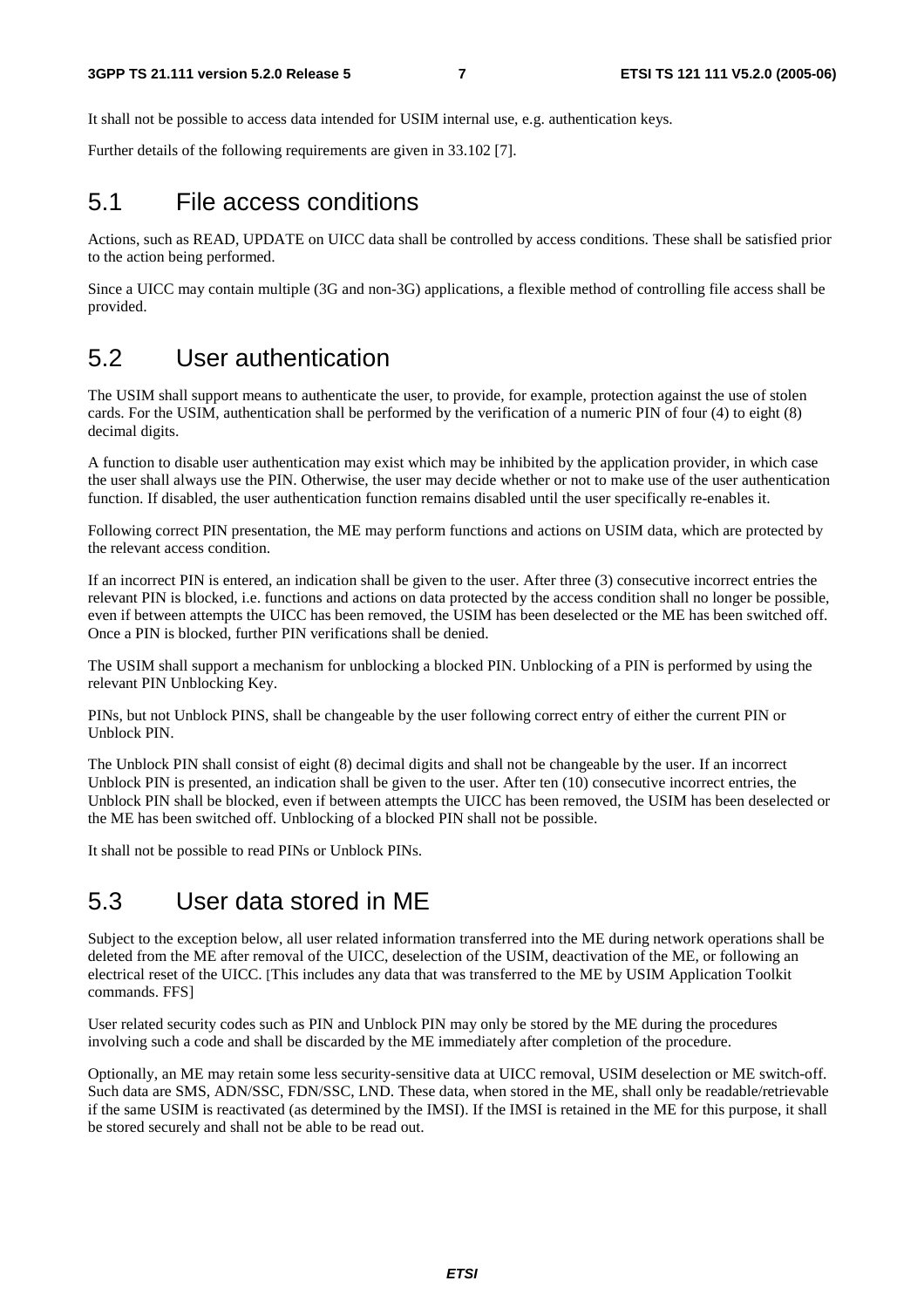### 5.4 Authentication

A means shall be specified to mutually authenticate the USIM and the network by showing knowledge of a secret key K which is shared between and available only to the USIM and in the user's Home Environment. The method is composed of a challenge/response and key establishment protocol combined with a sequence number-based one-pass protocol for network authentication.

### 5.5 Data integrity of signalling elements

Some signalling information elements are considered sensitive and must be integrity protected. An integrity function shall be applied on certain signalling information elements transmitted between the ME and the network.

The 3GPP Integrity Algorithm (UIA) is used with an Integrity Key (IK) to compute a message authentication code for a given message. The setting of IK is triggered by the authentication procedure. IK shall be stored on the USIM.

#### 5.6 User identity confidentiality

A mechanism shall be specified to provide user identity confidentiality by means of a temporary identity.

### 5.7 Length of security parameters

In order to allow for enhancements of the security level in 3G, the following requirements shall be covered:

- all security-related parameters for 3G shall be accompanied by a length indicator;
- the USIM shall support variable-length security parameters.

If the USIM supports the GSM security mechanisms in addition to 3G security, fixed length security parameters according to GSM 11.11 [8] shall be supported in addition.

### 6 Logical issues

### 6.1 Application selection

In a multiapplication environment, a flexible application selection method is required. The application identifier defined in ISO/IEC 7816-4 [12] and 3G TS 31.110 [5] should be used for application selection. Direct application selection, including selection by partial DF name and the  $EF_{\text{DIR}}$  concept of ISO/IEC 7816-4 [12] shall be followed. In particular, a mechanism for the ME and the UICC shall be specified in order to allow the user, when the ME is in idle mode, to select and activate one amongst those which are available and supported by the ME (this will permit the user to choose, for instance, between 2 different USIM applications). At switch on, the last active USIM shall be automatically selected. The last active USIM shall be stored on the UICC. By default if there is no last active USIM defined in the UICC, the user shall be able to select the active USIM amongst those available on the UICC.

#### 6.2 Simultaneous access

A mechanism shall be specified for simultaneous access to several files or applications.

### 7 Service Requirements

#### 7.1 User profiles

Each USIM shall contain at least one user profile [FFS].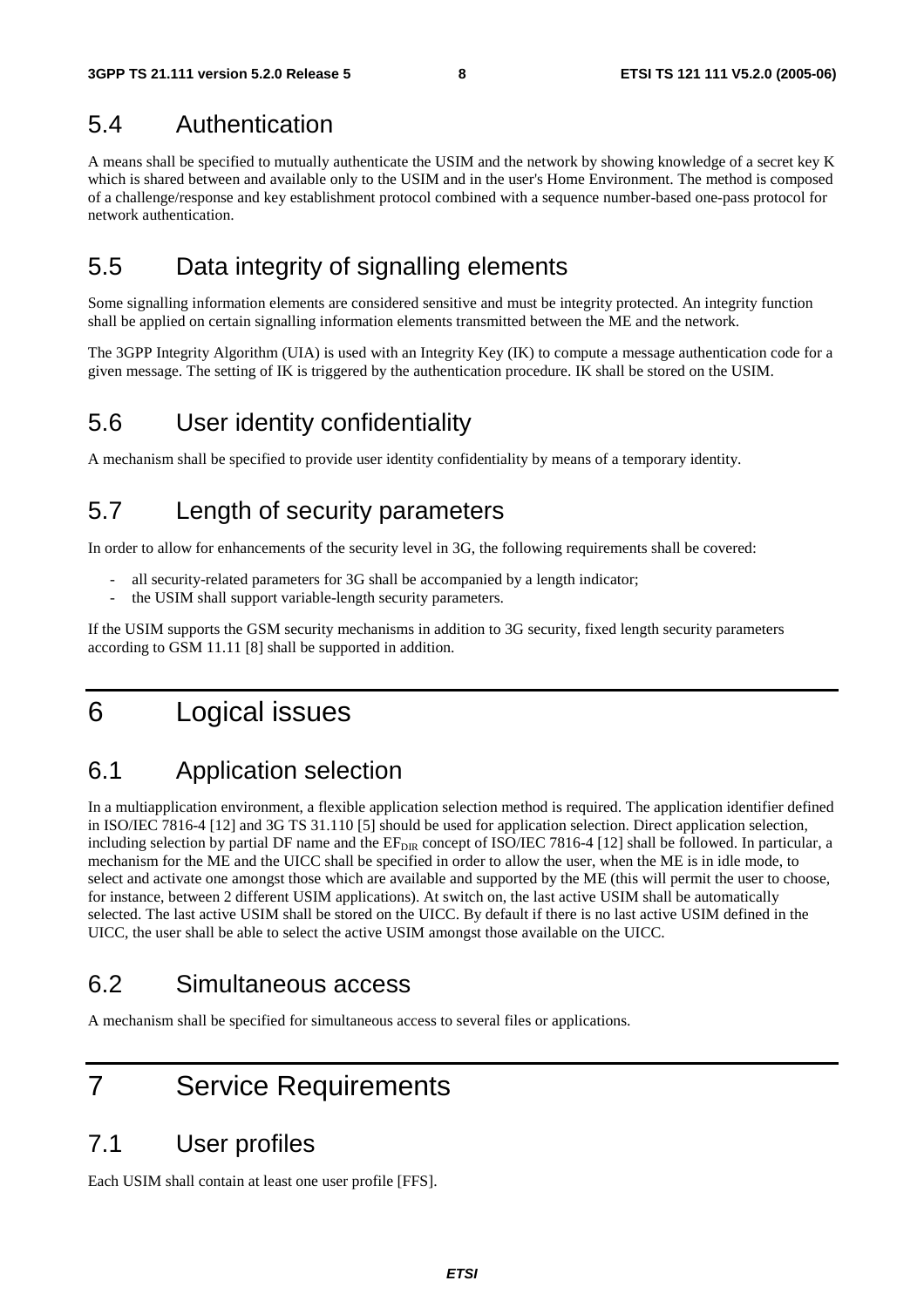#### 7.2 Data transfer

A mechanism allowing highly secure transfer of applications and/or associated data to/from the UICC/USIM shall be specified in line with the requirements in 3G TS 22.101 [2]. This requires a secure transfer mechanism. GSM 02.48 [20] and GSM 03.48 [21] could be considered here, however this is limited to the case where the application to be downloaded runs in the context of an existing subscription. The security requirements in the case where, for instance, a new USIM or other application has to be downloaded, requires further study.

It is envisaged that in early USIM specifications, the transfer of subscription-related applications (e.g. SIM application toolkit applications) will be specified. The generic application download (e.g. download of a new USIM) is not likely to be included in these early specifications.

Application creation comprises file creation and other administrative operations on the, as well as negotiation of code type or language.

#### 7.3 Application execution environment

An application execution environment may exist on the UICC/USIM which includes functionality defined in 3G TS 31.111 [6].

#### 7.4 Profile exchange

A mechanism for the ME, the USIM and the network to exchange service capabilities shall be specified. The following exchange of service capabilities may occur:

- ME services capabilities may be provided to the USIM/UICC;
- USIM/UICC services capabilities may be provided to the ME (and thus potentially to the network);
- network services capabilities may be provided to the USIM/UICC via the ME.

### 7.5 Version identification

A means for identification of the version of the USIM shall be provided.

### 8 Physical Characteristics

#### 8.1 Dimensions

The ID-1 and Plug-in format used for the GSM SIM shall be adopted. A third format, smaller than the Plug-in format, is for further study. If a new format is defined, a means shall be specified in order to prevent an incorrect insertion of the card into the ME.

#### 8.2 Contacts

The UICC shall not provide any connection to the V<sub>PP</sub> contact. The contact shall be provided on the UICC. The ME may support the  $V_{PP}$  contact in the reader. The ME shall not have this contact connected; neither to ground nor to the UICC supply voltage.

NOTE: According to ISO/IEC 7816-3 [11] the V<sub>PP</sub> contact is RFU for ICCs operating at 3V.

# 9 Electrical characteristics and transmission protocols

Electronic signals and transmission protocols shall be in accordance with ISO/IEC 7816-3 [11] unless specified otherwise.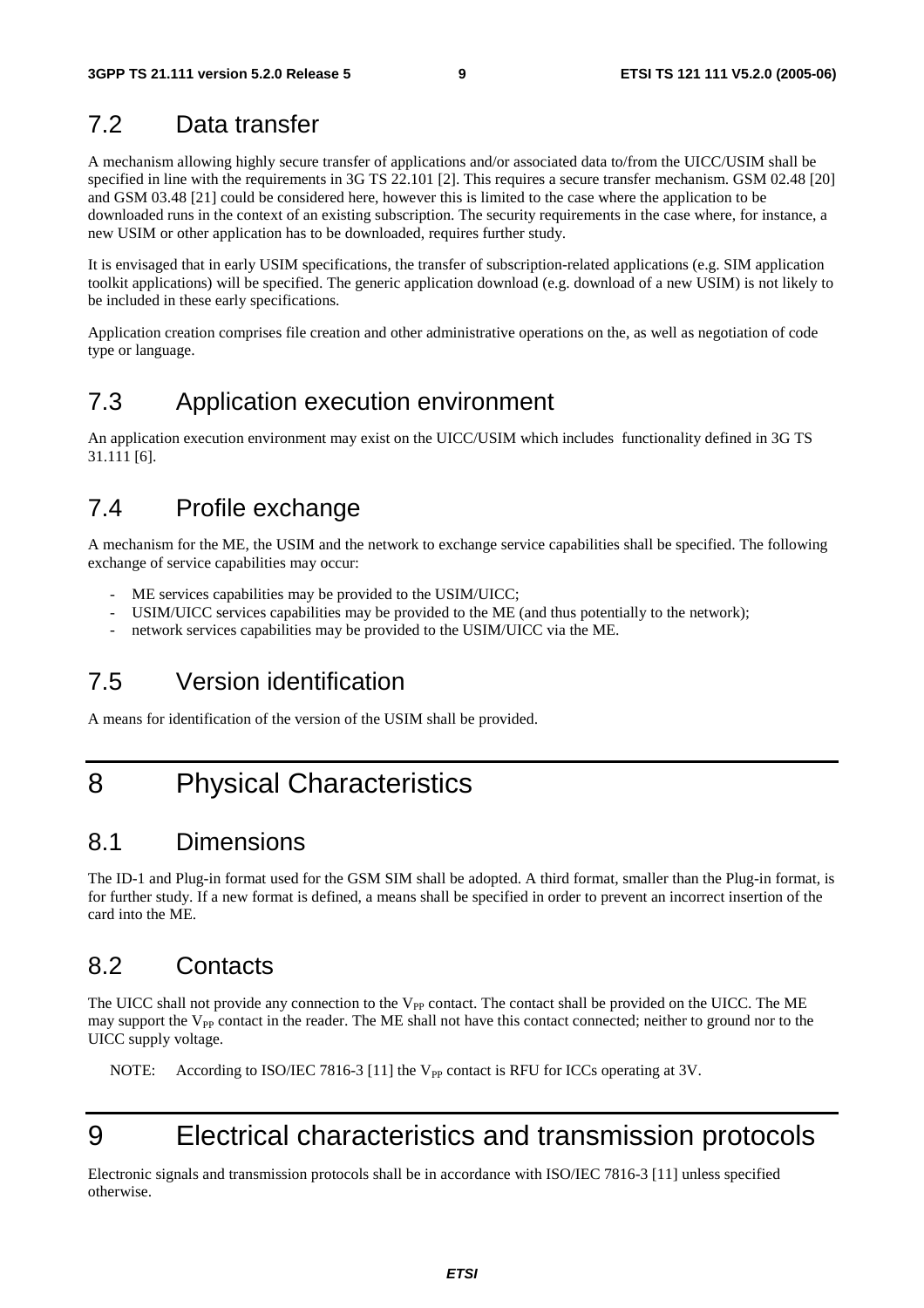The electrical specifications shall at least cover the 1.8V and 3V voltage ranges as specified in GSM 11.12 [9] and GSM 11.18 [10]. Lower voltages may be added in the future. 3G terminals shall not support 5V on the ME-UICC interface. Both ME and UICC shall support operational class indication as defined in ISO/IEC 7816-3 [11]. Both ME and UICC shall support at least two voltage classes.

Both UICC and ME shall support PPS as defined in ISO/IEC 7816-3 [11] with at least the values defined in GSM 11.11 [8].

The ME shall have the capabilities of initiating a warm reset as defined in ISO/IEC 7816-3 [11]. The UICC shall support warm reset as defined in ISO/IEC 7816-3 [11].

NOTE: The warm reset is used during a session when there is a need to restart the USIM due to internal modifications of data caused by user actions or network data downloading.

The UICC may indicate in the ATR to the warm reset that the specific mode is entered automatically, using the parameters that were used prior to the warm reset. In case of a cold reset, the UICC shall enter the negotiable mode.

In addition to the T=0 protocol which is mandatory for the UICC and the ME, the T=1 protocol shall be mandatory for the ME. It is optional for the UICC.

The speed enhancement as specified in GSM 11.11 [8] shall be supported by both the ME and the UICC. Higher interface bit rates than those specified in GSM 11.11 [8] should be considered.

#### 9.1 Power consumption indication

Power consumption figures are to be revised based on the need for more secure authentication algorithms, utilising crypto co-processors. In order to be compatible with the GSM specifications, the UICC shall meet the power consumption specifications set in GSM 11.12 [9] and GSM 11.18 [10] during the ATR. The USIM status information shall contain power consumption information, which is related to the operational class indicated in the ATR and the operating frequency indicated for running the authentication algorithm.

NOTE: The power consumption figure may differ between different applications on the UICC; thus a particular ME may support some applications in a card and reject others, depending on the power consumption values.

The ME may reject the USIM if it can not supply the current indicated in the status information and if this current is above the maximum value defined for use by the UICC for running the USIM.

### 10 Contents of the Elementary Files

#### 10.1 USIM information storage requirements

The USIM shall contain information elements for 3G network operations. The USIM may contain information elements related to the subscriber, 3G services and home environment or service provider related information.

The UICC shall provide storage capability for the following:

- UICC related information:
	- IC card identification: a number uniquely identifying the UICC and the card issuer;
	- Preferred language(s);
	- Directory of applications.
	- USIM related information:
		- Administrative information: indicates mode of operation of the USIM, e.g. normal, type approval;
		- USIM service table: indicates which optional services are provided by the USIM;
		- IMSI:
		- Language indication;
		- Location information;
		- Cipher key (Kc) and cipher key sequence number;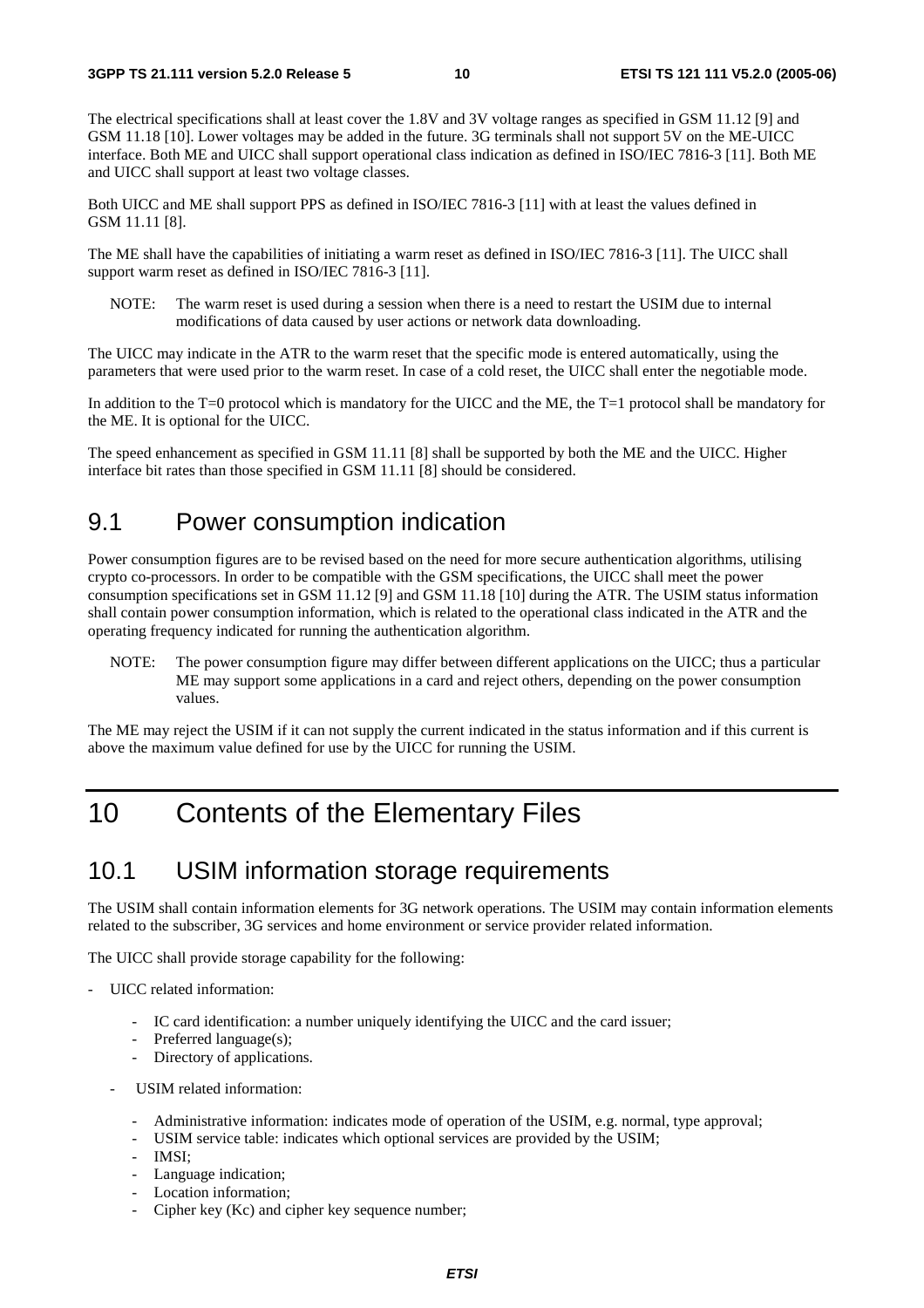- Access control class(es):
- Forbidden PLMNs:
- Phase identification;
- Ciphering Key for GPRS;
- GPRS location information;
- Cell Broadcast related information;
- Emergency call codes;
- Phone numbers (ADN, FDN, SDN);
- Short messages and related parameters;
- Capability and Configuration parameters;
- HPLMN search period [FFS];
- BCCH information: list of carrier frequencies to be used for cell selection [FFS].
- Information accessible to the USIM and other applications:

#### - ADN.

In addition, the USIM shall manage and provide storage for the following information in accordance with the security requirements of clause 5:

- $PIN$
- PIN enabled/disabled indicator;
- PIN error counter:
- Unblock PIN;
- Unblock PIN error counter:
- Data integrity keys;
- Subscriber authentication keys.

### 10.2 Phone Book

The Phone Book feature is based on the ADN functionality as defined in GSM 11.11 [8]. Additional features are identified in the following subclauses. A Phone Book entry consists of a record in an ADN file and, optionally, additional records which are placed in different EFs. In the latter case, a mechanism shall be defined to link all records in the same Phone Book entry. These features shall be supported by the ME while their support by the USIM is optional.

#### 10.2.1 Support of two name fields per entry

The support of two name fields per entry shall be specified to allow, for example, for two different representations of the same name (for example, in Japanese characters and in Latin characters).

#### 10.2.2 Support of multiple phone numbers per entry

The support of multiple phone numbers per entry shall be specified, for example, office, home, fax, mobile or pager. In addition to that, information for identifying those attributes are needed.

#### 10.2.3 Support of email address

The support of email addresses linked to Phone Book entries shall be specified. In addition to that, information for identifying these addresses is needed.

#### 10.2.4 Support of user definable groupings

The specification shall support the grouping of Phone Book entries into groups defined by the user, for example, business and private.

#### 10.2.5 Support of hidden entries

The specification shall support means of marking Phone Book entries as "hidden".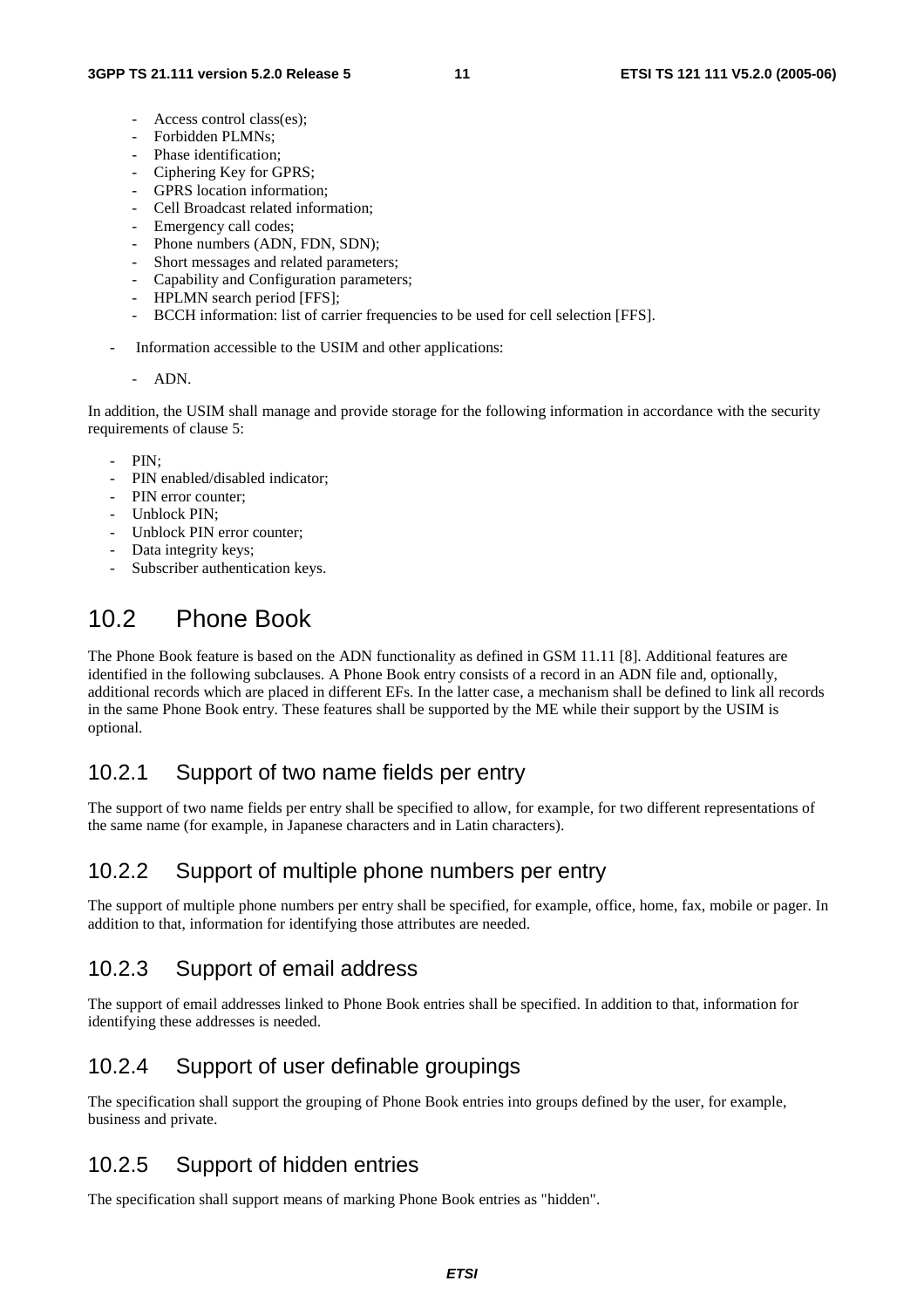#### 10.2.6 Number of entries

The specification shall support storage of at least 500 entries.

#### 10.2.7 Mode of alerting

[FFS]

#### 10.3 Storage of call details

The specification shall support provision of storage for call detail information. The call detail information consists of the following attributes:

- mobile terminated calls:
	- calling party number, date and time, calling party's name and status of call (i.e. answered or missed), duration and [FFS] charge;
- mobile originated calls: called party number, date and time, called party's name, duration and [FFS] charge;
- accumulated duration of preceding calls, separately for mobile originated and mobile terminated calls;
- accumulated charge information of preceding calls [FFS].

Call detail attributes are optional. A value to mark them as "undefined" shall be available.

NOTE 1: The calling/called party's name may be available from the Phone Book.

NOTE 2: The storage of multiparty call information is FFS.

### 11 3G/GSM interworking

#### 11.1 GSM subscribers in a 3G network

3G 22.101 [2]: "UMTS shall provide some mechanisms which permit pre UMTS subscribers to roam easily onto UMTS and access the services."

3G 22.100 [1]: "The UMTS mobile terminal shall support phase 2 and phase 2+ GSM SIMs as access modules to UMTS networks. The services that can be provided in this case may be limited to GSM like services provided within that UMTS network. It shall be up to the UMTS network operator whether or not to accept the use of GSM SIM as access modules in its network".

#### 11.2 3G subscribers in a GSM network

3G 22.101 [2] requires that UMTS shall provide some mechanisms which permit UMTS subscribers to roam easily onto pre-UMTS systems and access the services.

Thus, the specification shall allow the UICC to be used with a dual mode (GSM/ 3G) ME and a GSM ME for the provision of GSM service.

NOTE: This does not, for example, preclude the support of the PDC application on a UICC.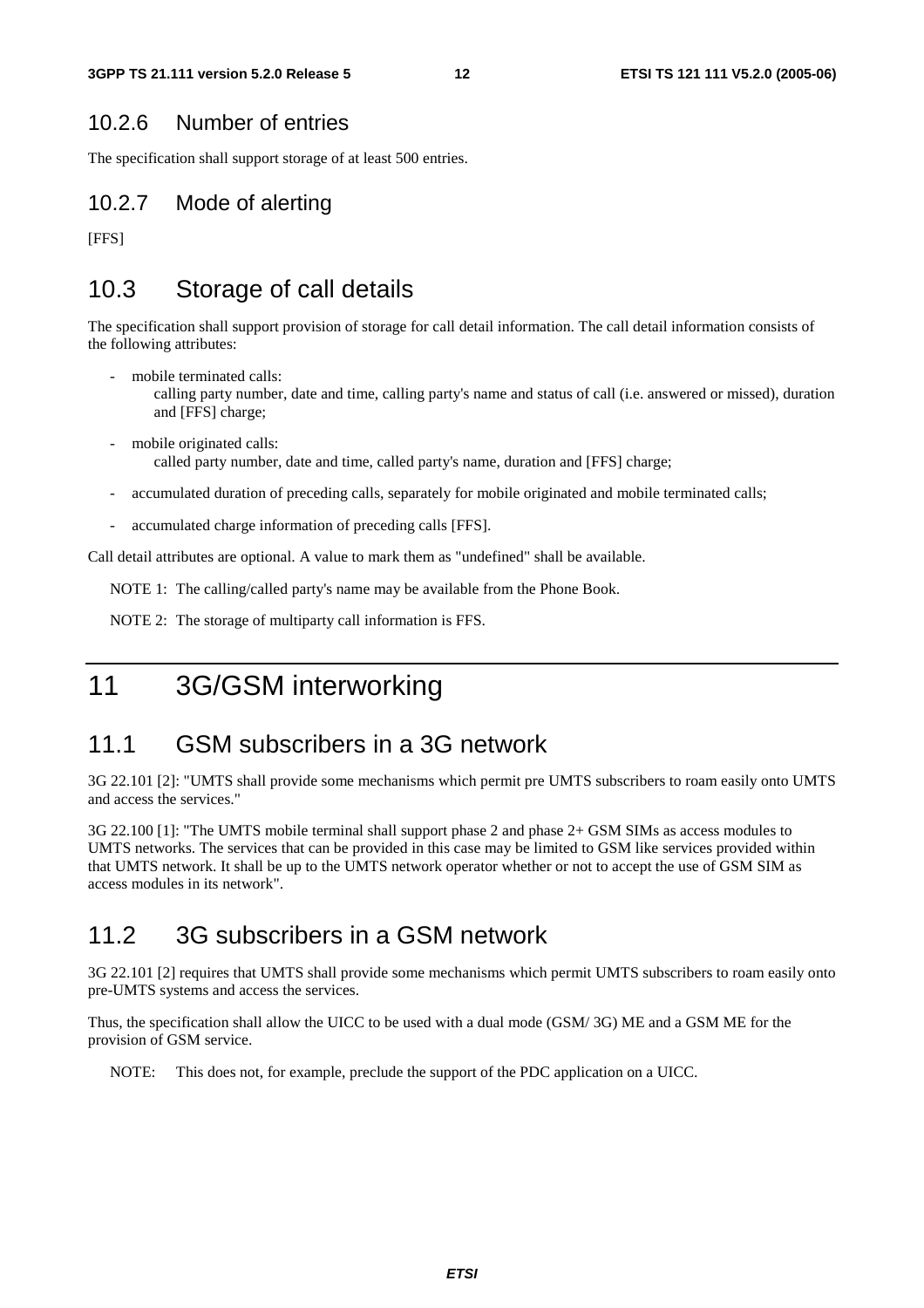# Annex A (Informative): Change history

The table below indicates all change requests that have been incorporated into the present document since it was initially approved by 3GPP TSG-T.

| <b>Change history</b> |              |                 |           |            |     |                                                                                                                                                                               |       |            |
|-----------------------|--------------|-----------------|-----------|------------|-----|-------------------------------------------------------------------------------------------------------------------------------------------------------------------------------|-------|------------|
| Date                  | TSG#         | <b>TSG Doc.</b> | <b>CR</b> | <b>Rev</b> | Cat | Subject/Comment                                                                                                                                                               | Old   | <b>New</b> |
| 1999-06               | TP-03        | TP-99085        |           |            |     | Draft specification first approved at TSG-T #3                                                                                                                                | 2.0.0 | 3.0.0      |
| 1999-12               | TP-06        | TP-99255        | 001       |            | D   | References to new specifications and editorial changes                                                                                                                        | 3.0.0 | 3.0.1      |
| 2000-04               | TP-07        | TP-000017       | 002       |            | F   | Location of the UIA (3GPP integrity algorithm) aligned<br>with 33.102                                                                                                         | 3.0.1 | 3.1.0      |
| 2000-07               | TP-08        | TP-000097       | 003       |            | F   | Clarification of USIM application selection                                                                                                                                   | 3.1.0 | 3.2.0      |
|                       |              | TP-000097       | 004       |            | F   | Alignment with 33.102: removal of Enhanced User<br>Identity Confidentiality (EUIC) from R99                                                                                   |       |            |
| 2000-10               | TP-09        | TP-000150       | 005       |            | F   | Partial AID selection requirements                                                                                                                                            | 3.2.0 | 3.3.0      |
| 2001-03               | <b>TP-11</b> |                 |           |            |     | Issued as version 4.0.0 in order to create a complete set<br>of specifications for release 4. The contents of version<br>4.0.0 are identical to the contents of version 3.3.0 | 3.3.0 | 4.0.0      |
| 2002-06               | TP-16        |                 |           |            |     | Issued as version 5.0.0 in order to create a complete set<br>of specifications for release 5. The contents of version<br>5.0.0 are identical to the contents of version 4.0.0 | 4.0.0 | 5.0.0      |
| 2002-09               | <b>TP-17</b> | TP-020208       | 009       |            | A   | Clarification on the use of the USIM and the SIM                                                                                                                              | 5.0.0 | 5.1.0      |
| 2005-06               | <b>CP-28</b> | CP-050136       | 014       |            | A   | ISO/IEC 7816-Series Revision                                                                                                                                                  | 5.1.0 | 5.2.0      |